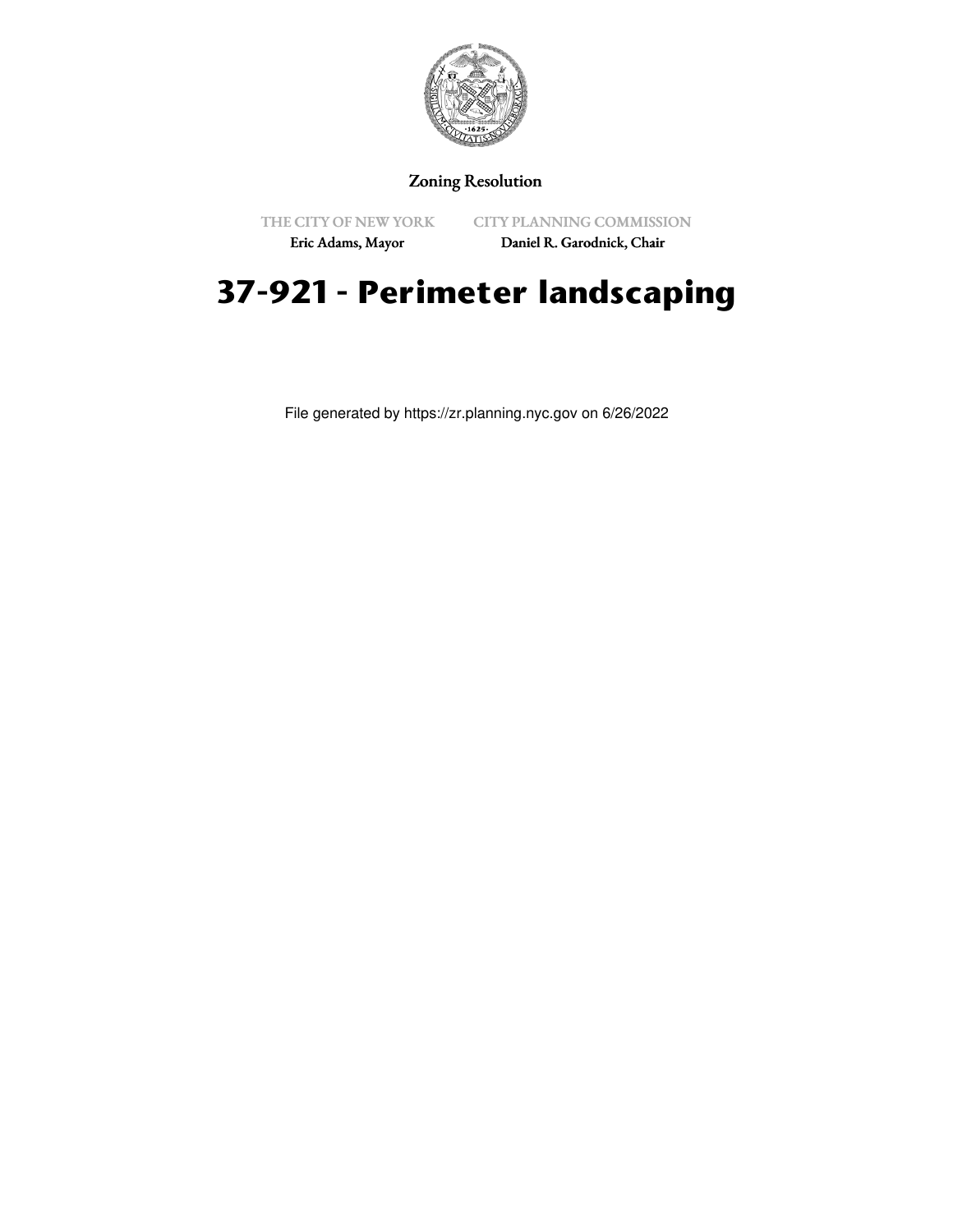## **37-921 - Perimeter landscaping**

#### LAST AMENDED 2/2/2011

All open parking areas with 18 spaces or more or 6,000 square feet or more in area that front upon a #street# shall be screened at the #street line# by a perimeter landscaped area at least seven feet in width measured perpendicular to the #street line#. Such perimeter landscaped area may be interrupted only by vehicular entrances and exits. Walkways may also traverse the perimeter landscaped area in order to provide a direct connection between the public sidewalk and a walkway within or adjacent to the open parking area. In the event a perimeter landscaped area is greater than seven feet in width, the first seven feet adjacent to the open parking area must comply with paragraphs (a) and (b) of this Section. The remainder of the landscaped perimeter area may comply with paragraphs (a) and (b) or be comprised of any combination of grass, groundcover, shrubs, trees or other living plant material.

The perimeter landscaped area shall comply with the following requirements:

(a) Grading, drainage and soil

The open parking area shall be graded to allow stormwater runoff to drain into all required perimeter landscaped areas and planting islands required pursuant to Section 37-922 (Interior landscaping). The perimeter landscaped area shall be comprised of soil with a depth of at least two feet, six inches, measured from the adjoining open parking area. Beneath such soil, filter fabric and one foot of gravel shall be provided. Proper drainage rates shall be attained through underdrains that are connected to detention storage that meets the drainage and flow requirements of the Department of Environmental Protection or through infiltration through the surrounding soil volume. If underdrains are not provided, soil boring tests shall be conducted by a licensed engineer to ensure that ponded surface water is drained in at least 24 hours. The perimeter landscaped area shall have an inverted slope to allow a minimum of six inches and a maximum of one foot of stormwater ponding, and surface ponding must drain in at least 24 hours. To allow for adequate drainage, elevated catchbasins shall be placed in the planting island above the ponding level. A raised curb shall edge the perimeter landscaped area, shall be at least six inches in height and shall contain inlets at appropriate intervals to allow stormwater infiltration from the open parking area.

However, where the Commissioner of Buildings determines that due to the natural sloping topography of the site the drainage provisions of this paragraph, (a), would be infeasible for a perimeter landscaped area, such drainage provisions may be waived. In lieu thereof, such perimeter landscaped area shall be comprised of soil with a depth of at least three feet measured from the adjoining open parking area. A raised curb shall edge the perimeter landscaped area and be at least six inches in height. The planting requirements of paragraph (b) of this Section shall apply to such perimeter landscaped areas, except that plantings need not be selected from the lists in Section 37-963.

## (b) Plantings

(1) Parking lot frontage

The first two feet of the planting island fronting the open parking area shall be comprised of mulch and densely planted with groundcover above jute mesh to stabilize the inverted slope. This area may be used as an automobile bumper overhang area and may be included in calculating the required depth of an #abutting# parking space. All required groundcover shall be selected from the list in Section 37-963.

(2) Sidewalk frontage

The remainder of the perimeter landscaped area shall be densely planted with shrubs at a distance of 24 inches